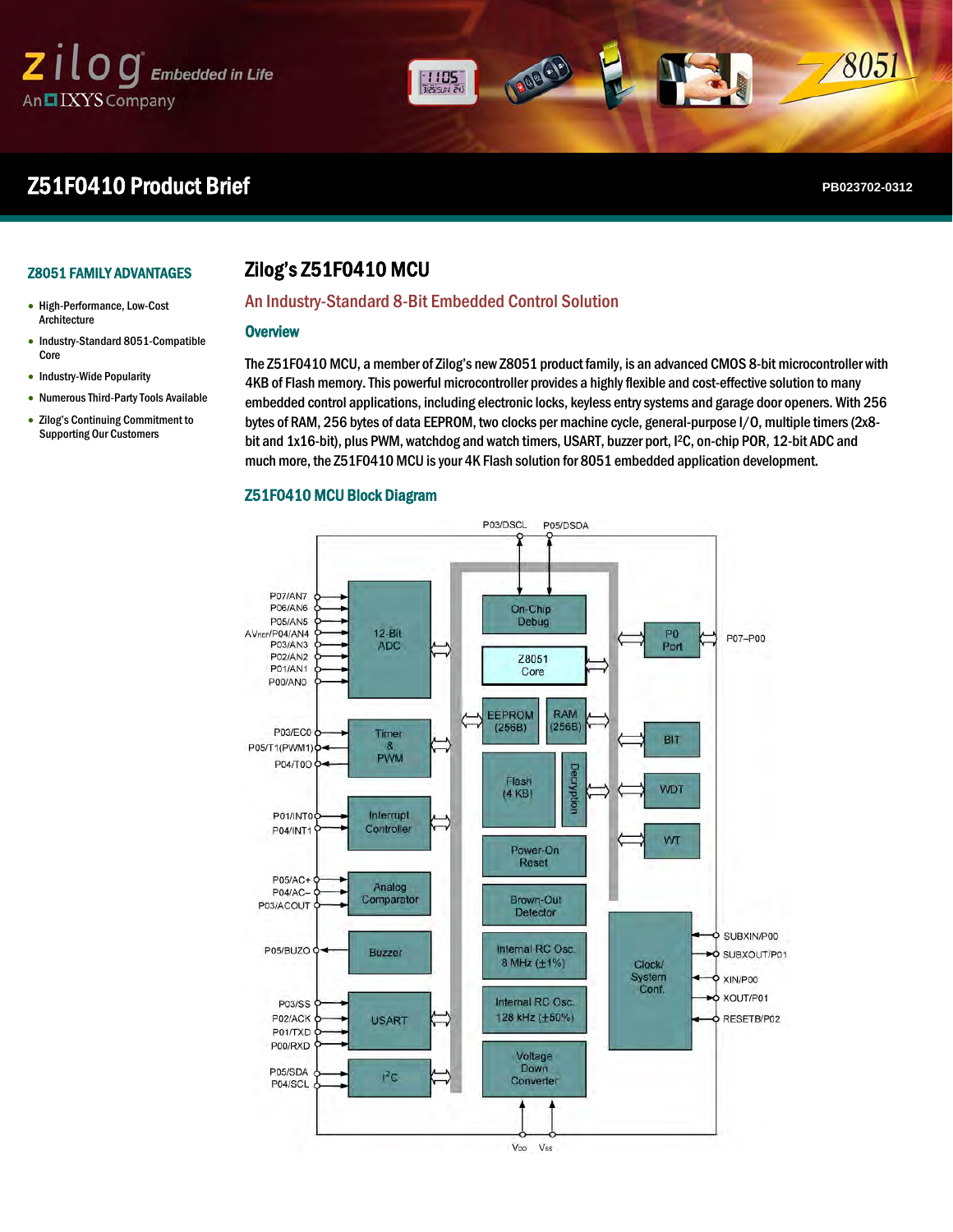# KEY FEATURES

- High-Performance 8-Bit CISC Core
- 12-Bit, 8-Channel ADC
- Analog Comparator
- Timers with Capture, Counter, Compare and PWM Modes
- Internal RC Oscillator for Lower Component Count
- Code Encryption Option

# Z51F0410 MCU Feature Set

- **High-Performance 8-Bit CISC Core (2 clocks per machine cycle)**
- **4KB On-Chip Flash Memory with Code Encryption Option**
- 256 Bytes SRAM
- **256 Bytes Data EEPROM**
- Operating Frequency: 0-8 MHz
- Operating Voltage: 1.8V-5.5V
- **•** On-Chip RC Oscillators
	- o 125 kHz
	- o 8 MHz with Divider Option
- **Power-Saving Modes (Idle, Stop 1, Stop 2)**
- **12-bit ADC with 8 Input Channels**
- **Configurable Timers** 
	- o Timer/Counter (8 bits x 2 channels or 16 bits by 1 channel)
	- o 10-bit Pulse Width Modulator with Timer
	- o Basic Interval Timer
- **•** Watchdog Timer
- **Watch Timer**
- Universal Synchronous/Asynchronous Receiver/Transmitter (USART/SPI/I2C)
- **Analog Comparator**
- **Buzzer Driver Port**
- 8 GPIO pins, configurable as push-pull, pull-up or open-drain
- **EXECUTE:** Multiple Interrupts from Multiple Sources via Priority Setting
- **Programmable Brown-Out Detector**
- **EXECUTE:** Low-Frequency Subactive Mode
- Operating Temperature: -40°C to 85°C
- **Package: 10-Pin SSOP**
- **Lead-Free Manufacture**

Zilog's Z8051 Family of MCUs: flexible, industry-standard MCU solutions backed by Zilog's long-term commitment to supporting our customers.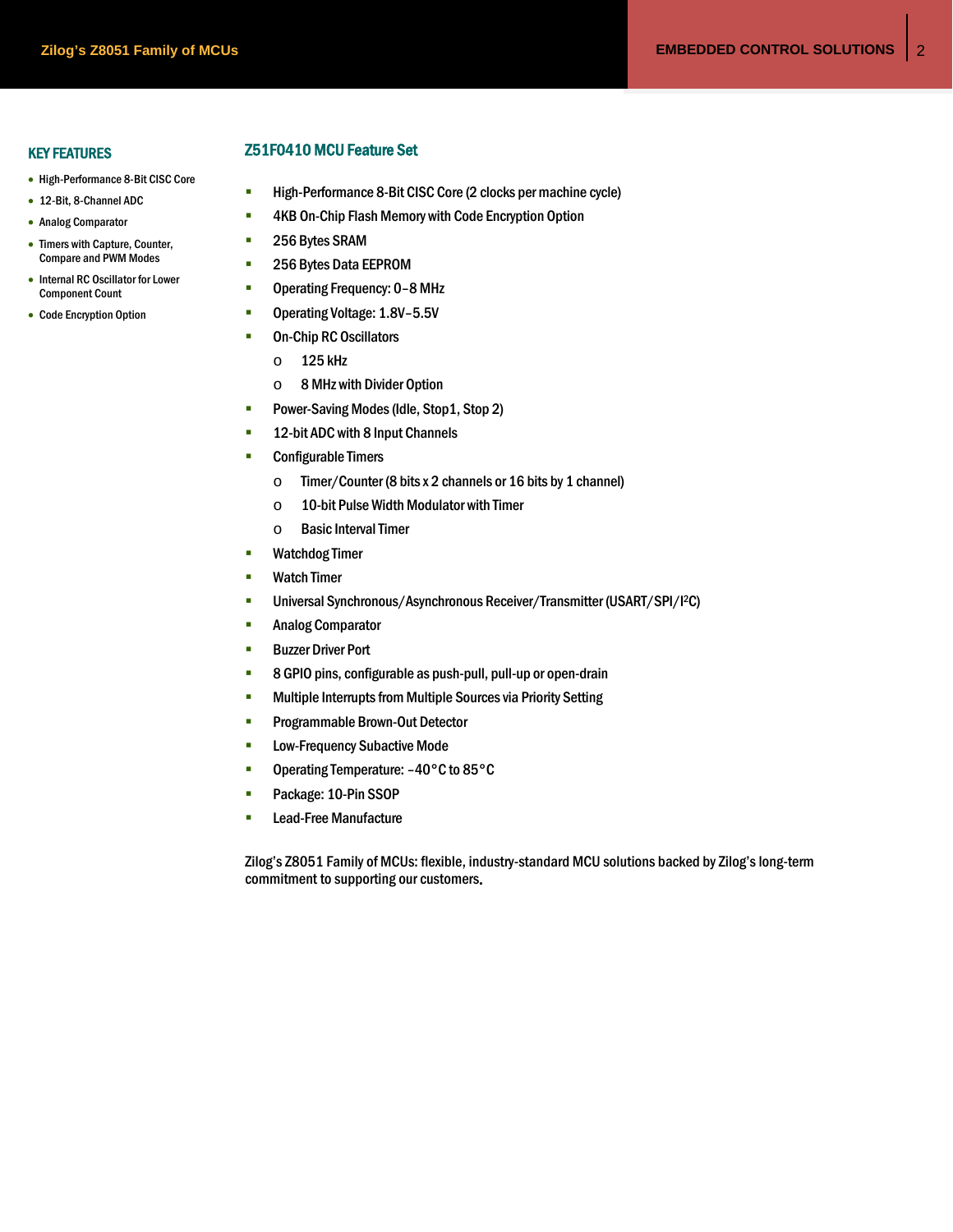# APPLICATIONS

- Electronic Locks
- Keyless Entry
- Garage Door Openers
- Battery Management
- Embedded Controls Monitoring
- LED Lighting Control

Ordering Information<br>The Z51F0410 MCU is offered in the following packages. Construct your part number based on the specific package you wish to order.

| <b>Z51F0410 MCU</b><br><b>Part Number</b> | <b>ROM</b> | <b>RAM</b> | <b>EEPROM</b> | Package     |
|-------------------------------------------|------------|------------|---------------|-------------|
| Z51F0410HCX                               | 4 KB       | 256b       | 256b          | 10-pin SSOP |

Order the Z51F0410 MCU separately using part numbers from the above table. For complete ordering information, please refer to the Z51F0410 MCU Product Specification (PS0295).

For more information about Zilog's Z8051 family of products, ordering or product collateral, please consult your local Zilog distributor or representative. You can find sales office locations and the most current product information on our website; please visit us at www.zilog.com.

## **Documentation**

For a complete listing of all available application notes, data sheets, user manuals, and sample libraries, please visit us at www.zilog.com.

| <b>Document Number</b> | <b>Description</b>             |  |
|------------------------|--------------------------------|--|
|                        |                                |  |
| <b>PS0295</b>          | Z51F0410 Product Specification |  |

# Related Products

Zilog carries a number of products based on the Z8051 Core to suit your application requirements. For more information about the following products, please visit us at www.zilog.com.

| <b>Product Name</b> | <b>Description</b>                                                                                        |  |  |  |
|---------------------|-----------------------------------------------------------------------------------------------------------|--|--|--|
|                     |                                                                                                           |  |  |  |
| <b>Z51F0811 MCU</b> | Z8051 core with 8KB Flash, 256b RAM and 512b EEPROM in<br>10-, 20- & 28-pin TSSOP and 32-pin OFN packages |  |  |  |
| <b>Z51F3220 MCU</b> | Z8051 core with 32KB Flash, 1KB RAM in 32-pin SOP & 44-<br>pin MOFP packages                              |  |  |  |
| Z51F3221 MCU        | Z8051 core with 32KB Flash, 1.25KB RAM in 64- & 80-pin<br>LOFP packages                                   |  |  |  |
| <b>Z51F6412 MCU</b> | Z8051 core with 64KB Flash, 3.25KB RAM in 64- & 80-pin<br>LOFP packages                                   |  |  |  |